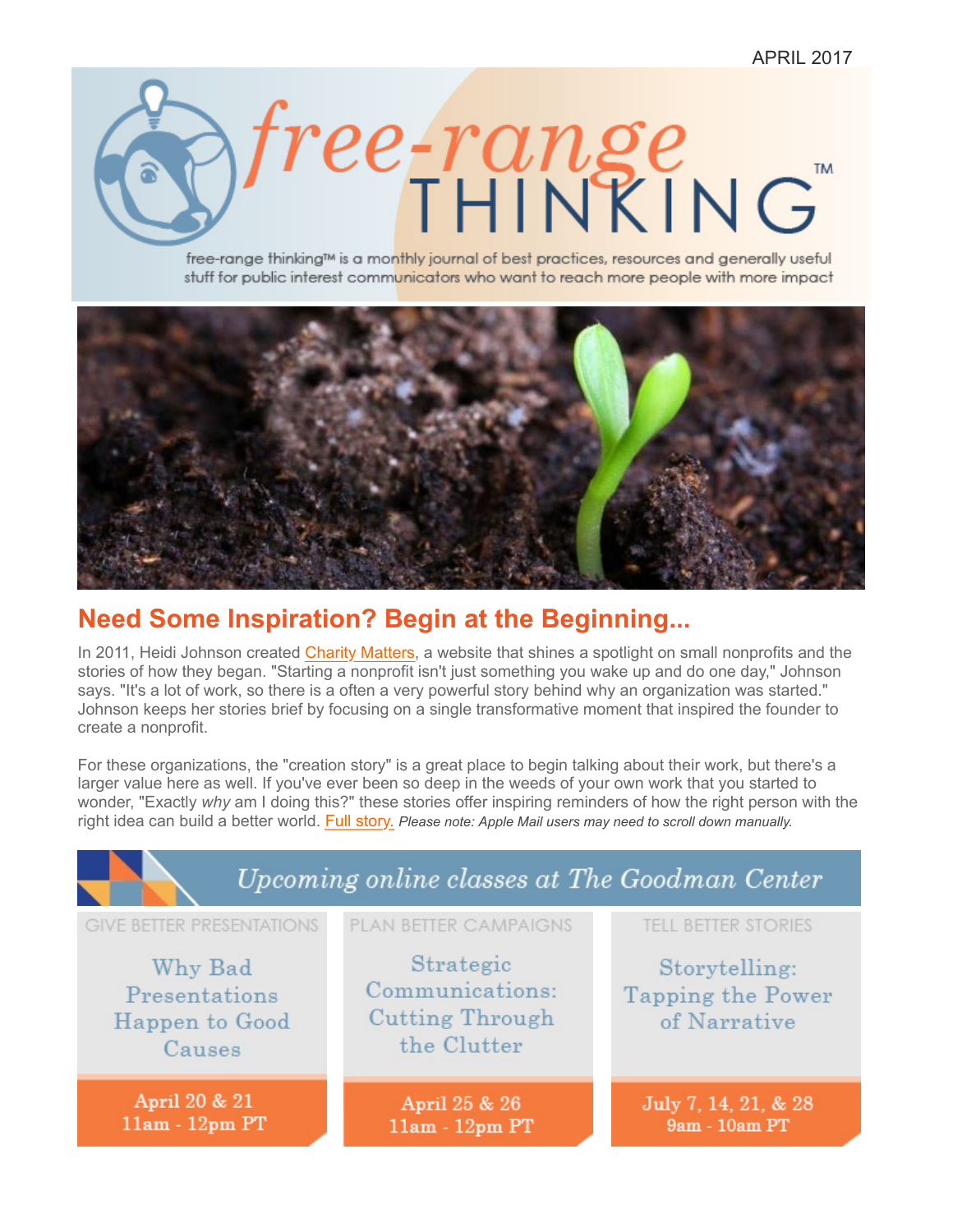## <span id="page-1-0"></span>**Need Some Inspiration? Begin at the Beginning...**

In 2011, Heidi Johnson created [Charity Matters,](http://charity-matters.com/) a website that shines a spotlight on small nonprofits and the stories of how they began. "Starting a nonprofit isn't just something you wake up and do one day," Johnson says. "It's a lot of work, so there is a often a very powerful story behind why an organization was started." Johnson keeps her stories brief by focusing on a single transformative moment that inspired the founder to create a nonprofit.

For these organizations, the "creation story" is a great place to begin talking about their work, but there's a larger value here as well. If you've ever been so deep in the weeds of your own work that you started to wonder, "Exactly *why* am I doing this?" these stories offer inspiring reminders of how the right person with the right idea can build a better world.

For Johnson, this turning-point moment isn't just something she writes about: it happened to her. In



Heidi Johnson

2002, her parents were in a car accident in which her mother died instantly and her father was left in a coma. With three young children to care for, Johnson relied heavily on friends, family, and the hospital staff for emotional support in the aftermath of the tragedy. Several weeks after the accident - on Thanksgiving Day, to be exact - her father was finally able to return home. Johnson's moment of inspiration, however, was still to come.

One year later, Johnson was asked by her long-time friend, Father John Sigler, to visit Children's Hospital of Los Angeles. As Johnson toured the facility, she learned that Father John was the only full-time chaplain for a hospital serving 300,000 children annually. As the tour neared its end, a woman wheeled a little boy up to Father John and gave him a big hug. "Do you know what this man did for me?" she asked Johnson. "I was taking my son to school and he was run over in the carpool line. He was not supposed to live and we were Helivaced into CHLA. Father John

greeted me at the helicopter and he sat with me through eight hours of surgery. He gave me hope and he came every single day for the past month. He was my emotional lifesaver, and my son is going home *Thanksgiving Day*."

The synchronicity in dates felt like more than just a coincidence to Johnson. She reflected on all of the spiritual and emotional support she had received throughout her family's trauma and knew she needed to make sure the families at CHLA had access to the same kind of support. Out of this moment, and with Father John and several other women pitching in, **Spiritual Care Guild** was born. Within the first year, they had raised enough money to have a chaplain on duty at CHLA 24 hours a day.

Johnson has shared this creation story often, and she believes passionate storytelling by Spiritual Care Guild's founders helped the organization get on its feet quickly. "In most cases," Johnson says, "it's not a cause but a person that ignites something in us and makes us want to take part. The founders are the 'passionaries' that we all get behind." Since starting Charity Matters, Johnson has shined a light on dozens of nonprofits by telling their founding stories:

[Cell Phones for Soldiers](http://charity-matters.com/2017/04/05/cell-phones-for-soldiers/#.WOvDery0mIe) was founded by Rob and Brittany Bergquist in 2004 when they learned that US soldiers deployed to places like Iraq and Afghanistan could spend thousands of dollars just to call home. To date, their organization has donated over 300 million minutes in free talk time for our troops abroad, but what's most impressive about Rob and Brittany's story is that they are *not* a married couple, but siblings who launched this project when they were teenagers.

[The Empowerment Plan](http://www.empowermentplan.org) was founded by Veronika Scott. In one of her college classes, Veronika was assigned to create a new product that would fill a need in her community. She designed a winter coat that could fold out into a sleeping bag - an ingenious solution for Detroit's homeless population. But this was only the first chapter in a story that ultimately led to the founding of a nonprofit that employs dozens of women and helps them break the cycle of homelessness permanently.